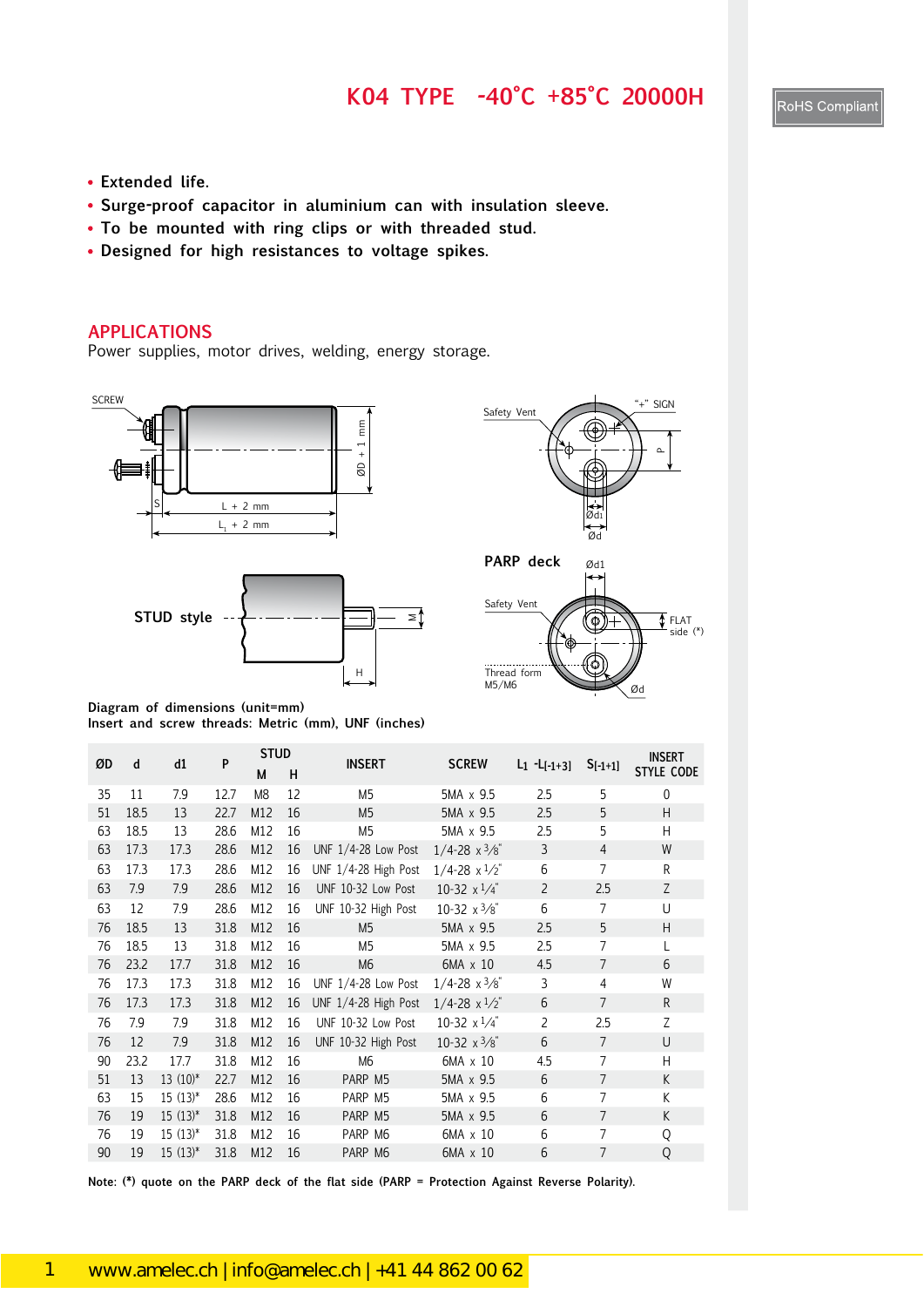# **SPECIFICATIONS**

45

| <b>Temperature Range</b>                                      | Operating: -40°C +85°C<br>Preferably below +25°C, not exceeding +40°C<br>Storage :                                                                                                                                                       | [Environmental classification 40/85/56 IEC-68]                                                       |  |  |  |  |  |
|---------------------------------------------------------------|------------------------------------------------------------------------------------------------------------------------------------------------------------------------------------------------------------------------------------------|------------------------------------------------------------------------------------------------------|--|--|--|--|--|
| Rated Voltage Range (Vr) from 350V to 600V DC                 |                                                                                                                                                                                                                                          |                                                                                                      |  |  |  |  |  |
| Surge Voltage (V <sub>p</sub> )                               | $V_P = 1.10 V_r (V_r \le 500 V DC)$                                                                                                                                                                                                      | $V_p = 1.05 V_r$ (V <sub>r</sub> > 500 V DC)                                                         |  |  |  |  |  |
|                                                               | Rated Capacitance Range from 1500 µF to 15000 µF                                                                                                                                                                                         |                                                                                                      |  |  |  |  |  |
| <b>Capacitance Tolerance</b>                                  | ±20% at 100 Hz, 20°C [M class IEC-62] on request: -10% +30% at 100 Hz, 20°C [Q class IEC-62]                                                                                                                                             |                                                                                                      |  |  |  |  |  |
| Leakage Current (IL)<br>$(mA, 5 min, 20^{\circ}C)$            | max $I = 0.006$ Cr Vr + 4 $\mu$ A<br>At 85°C max $I_L = 0.04$ Cr Vr $\mu A$                                                                                                                                                              | Kendeil product limit: IL= 0.003 Cr Vr                                                               |  |  |  |  |  |
| Ripple current (Ir)                                           | Refer to table at 85°C and 100Hz:<br><b>FREQUENCY</b><br>100 Hz<br>500Hz<br>1000Hz<br>50Hz<br><b>MULTIPLIER</b><br>1.0<br>1.3<br>$0.8\,$<br>1.2                                                                                          | $>10$ kHz<br>1.5                                                                                     |  |  |  |  |  |
|                                                               | $35^{\circ}$ C<br>$45^{\circ}$ C<br>$55^{\circ}$ C<br>$65^{\circ}$ C<br>AMBIENT TEMP<br><b>MULTIPLIER</b><br>2.2<br>2.1<br>1.8<br>1.6                                                                                                    | $75^{\circ}$ C<br>$85^{\circ}$ C<br>$95^{\circ}$ C<br>1.4<br>1.0<br>0.5                              |  |  |  |  |  |
|                                                               | Due to the current load capability of the contact elements, the following limits must not be exceeded:<br>CAPACITOR DIAMETER<br>63mm<br>76mm<br>90mm<br>Maximum current<br>40A<br>50A<br>70A                                             |                                                                                                      |  |  |  |  |  |
| <b>Insulation Resistance</b>                                  | At 100V DC for 1 min is $\geq$ 100 M $\Omega$ across insulating sleeve and terminals.                                                                                                                                                    |                                                                                                      |  |  |  |  |  |
| <b>Vibration Resistance</b>                                   | Frequency range: 10 Hz to 55 Hz, amplitude 0.75 mm<br>Capacitor length $\leq 143$ : max acceleration 10g for 3x2 h<br>Capacitor length $> 143$ : max acceleration 5g for 3x0.5 h                                                         |                                                                                                      |  |  |  |  |  |
| Withstand voltage<br>(between terminals bundled<br>and plate) | 2500 VAC for 1 min                                                                                                                                                                                                                       |                                                                                                      |  |  |  |  |  |
| Life test                                                     | $\leq 10\%$<br>After 4,000 hours application of rated voltage at 85°C<br>Cap change<br>$\leq 130\%$<br>capacitors meet characteristics aside<br>$tan \delta$<br>Leakage current $(l_L)$ < initial limit<br>Impedance (Z)<br>$\leq 130\%$ |                                                                                                      |  |  |  |  |  |
| <b>Shelf life</b>                                             | After leaving capacitors under no load for 2000 hours at 85°C,<br>$\leq$ ±15%<br>Cap change<br>when restored at 20°C meet specifications aside<br>$\leq 150\%$<br>tan δ<br>Leakage current $(l_L)$ < initial limit                       |                                                                                                      |  |  |  |  |  |
| Working life<br>(Vn, Temp rated<br>I ripple applied)          | > 20000 h 85°C for V≤ 450V<br>$> 15000$ h<br>for $V \leq 500V$<br>$> 12000$ h<br>for $V = 550V$<br>> 6000 h<br>for $V = 600V$                                                                                                            | Cap change<br>$\leq$ ±25%<br>$tan \delta$<br>$\leq 300\%$<br>Leakage current $(l_L)$ < initial limit |  |  |  |  |  |
| Failure percentage<br>Failure rate                            | $\leq 1\%$ (during working life)<br>≤ 33 fit $(3\bar{3} 10^{-9}/h)$                                                                                                                                                                      |                                                                                                      |  |  |  |  |  |
| Self inductance                                               | Approx. 20 nH                                                                                                                                                                                                                            |                                                                                                      |  |  |  |  |  |
| Damp heat test<br>(Vn applied, 2000 hours,<br>85% RH)         | Stable electrical parameters in humidity ambient condition 85°C                                                                                                                                                                          |                                                                                                      |  |  |  |  |  |
| Electrolyte                                                   | All the capacitors of this series have self-extinguishing<br>electrolyte in accordance with IEC EN 60695-11-10                                                                                                                           |                                                                                                      |  |  |  |  |  |
| Reference standards                                           | CECC 30.300 IEC 60384-4 LONG LIFE GRADE                                                                                                                                                                                                  |                                                                                                      |  |  |  |  |  |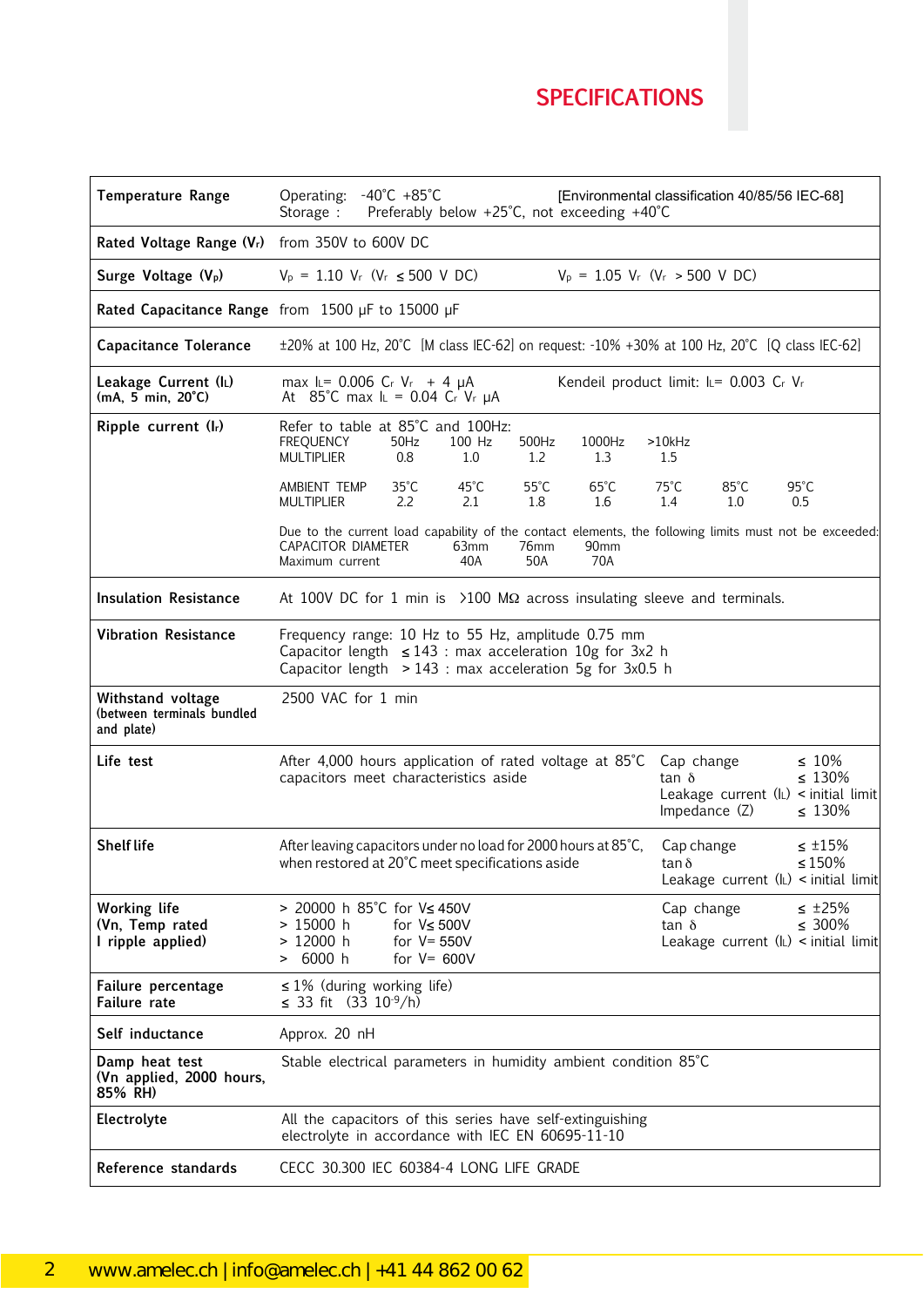## **K04 TYPE STANDARD RATINGS**

| Cap<br>μF | ØxL<br>mm | Tan $\delta$<br><b>MAX</b><br>100 Hz<br>$20^{\circ}$ C | <b>ESR</b><br>TYP m $\Omega$<br>100 Hz<br>$20^{\circ}$ C | z<br>TYP m $\Omega$<br>10 kHz<br>$20^{\circ}$ C          | $lr$ a.c.<br>A max<br>100 Hz<br>$85^{\circ}$ C  | <b>PART NUMBER</b><br>stud and insert style<br>excluded | <b>RATED</b><br><b>VOLTAGE</b><br><b>VDC</b> |
|-----------|-----------|--------------------------------------------------------|----------------------------------------------------------|----------------------------------------------------------|-------------------------------------------------|---------------------------------------------------------|----------------------------------------------|
|           |           |                                                        |                                                          |                                                          |                                                 |                                                         |                                              |
| 2200      | 63x105    | 0.13                                                   | 42                                                       | 30                                                       | 11.0                                            | M0H105<br>K04350222                                     | <b>350V</b>                                  |
| 3300      | 63x105    | 0.13                                                   | 30                                                       | 22                                                       | 12.6                                            | K04350332<br>M0H105                                     |                                              |
| 3300      | 76x105    | 0.13                                                   | 30                                                       | 22                                                       | 13.8                                            | K04350332 M0H105                                        |                                              |
| 4700      | 76x105    | 0.13                                                   | 23                                                       | 15                                                       | 16.1                                            | K04350472 M0J105                                        |                                              |
| 4700      | 76x143    | 0.13                                                   | 23                                                       | 15                                                       | 18.5                                            | K04350472 M0J143                                        |                                              |
| 5600      | 76x143    | 0.15                                                   | 19                                                       | 14                                                       | 20.0                                            | M0J143<br>K04350562                                     |                                              |
| 6800      | 76x143    | 0.15                                                   | 15                                                       | 11                                                       | 21.8                                            | K04350682<br>M0J143                                     |                                              |
| 8200      | 76x143    | 0.15                                                   | 13                                                       | 9                                                        | 23.6                                            | K04350822 M0J143                                        |                                              |
| 10000     | 76x214    | 0.17                                                   | 11                                                       | 8                                                        | 31.7                                            | K04350103 M0J214                                        |                                              |
| 15000     | 90x220    | 0.18                                                   | $\overline{7}$                                           | 5                                                        | 42.0                                            | K04350153 M0L220                                        |                                              |
| Cap<br>μF | ØxL<br>mm | Tan $\delta$<br><b>MAX</b><br>100 Hz<br>$20^{\circ}$ C | <b>ESR</b><br>TYP m $\Omega$<br>100 Hz<br>$20^{\circ}$ C | Z<br>TYP m $\Omega$<br>10 kHz<br>$20^{\circ}$ C          | $\ln$ a.c.<br>A max<br>100 Hz<br>$85^{\circ}$ C | <b>PART NUMBER</b><br>stud and insert style<br>excluded | <b>RATED</b><br><b>VOLTAGE</b><br><b>VDC</b> |
|           |           |                                                        |                                                          |                                                          |                                                 |                                                         |                                              |
| 1500      | 63x105    | 0.15                                                   | 105                                                      | 85                                                       | 7.5                                             | M0H105<br>K04400152                                     | <b>400V</b>                                  |
| 2200      | 63x105    | 0.15                                                   | 80                                                       | 63                                                       | 8.8                                             | K04400222<br>M0H105                                     |                                              |
| 2200      | 76x105    | 0.15                                                   | 80                                                       | 63                                                       | 10.2                                            | K04400222 M0J105                                        |                                              |
| 3300      | 63x105    | 0.15                                                   | 50                                                       | 40                                                       | 10.7                                            | K04400332<br>M0H105                                     |                                              |
| 3300      | 76x143    | 0.15                                                   | 50                                                       | 40                                                       | 14.1                                            | K04400332 M0J143                                        |                                              |
| 4700      | 76x105    | 0.17                                                   | 40                                                       | 32                                                       | 14.7                                            | K04400472<br>M0J105                                     |                                              |
| 4700      | 76x143    | 0.17                                                   | 40                                                       | 32                                                       | 17.7                                            | K04400472<br>M0J143                                     |                                              |
| 6800      | 76x143    | 0.17                                                   | 27                                                       | 22                                                       | 18.0                                            | M0J143<br>K04400682                                     |                                              |
| 10000     | 76x214    | 0.20                                                   | 20                                                       | 17                                                       | 27.8                                            | K04400103<br>M0J214                                     |                                              |
| Cap<br>μF | ØxL<br>mm | Tan $\delta$<br><b>MAX</b><br>100 Hz<br>$20^{\circ}$ C | <b>ESR</b><br>TYP m $\Omega$<br>100 Hz<br>$20^{\circ}$ C | $\mathsf Z$<br>TYP m $\Omega$<br>10 Hz<br>$20^{\circ}$ C | $\ln$ a.c.<br>A max<br>100 Hz<br>$85^{\circ}$ C | <b>PART NUMBER</b><br>stud and insert style<br>excluded | <b>RATED</b><br><b>VOLTAGE</b><br><b>VDC</b> |
|           |           |                                                        |                                                          |                                                          |                                                 |                                                         |                                              |
| 1500      | 63x105    | 0.15                                                   | 105                                                      | 85                                                       | 7.5                                             | M0H105<br>K04420152                                     | <b>420V</b>                                  |
| 2200      | 63x105    | 0.15                                                   | 80                                                       | 63                                                       | 8.8                                             | K04420222 M0H105                                        |                                              |
| 2200      | 76x105    | 0.15                                                   | 80                                                       | 63                                                       | 10.2                                            | K04420222 M0J105                                        |                                              |
| 3300      | 63x105    | 0.15                                                   | 50                                                       | 40                                                       | 10.7                                            | K04420332 M0H105                                        |                                              |
| 3300      | 76x143    | 0.15                                                   | 50                                                       | 40                                                       | 14.1                                            | K04420332 M0J143                                        |                                              |
| 4700      | 76x105    | 0.17                                                   | 40                                                       | 32                                                       | 14.7                                            | K04420472<br>M0J105                                     |                                              |
| 4700      | 76x143    | 0.17                                                   | 40                                                       | 32                                                       | 17.7                                            | K04420472 M0J143                                        |                                              |
| 6800      | 76x143    | 0.17                                                   | 27                                                       | 22                                                       | 18.0                                            | K04420682 M0J143                                        |                                              |
| 10000     | 76x214    | 0.20                                                   | 20                                                       | 17                                                       | 27.8                                            | K04420103_M0J214                                        |                                              |
|           |           |                                                        |                                                          |                                                          |                                                 |                                                         |                                              |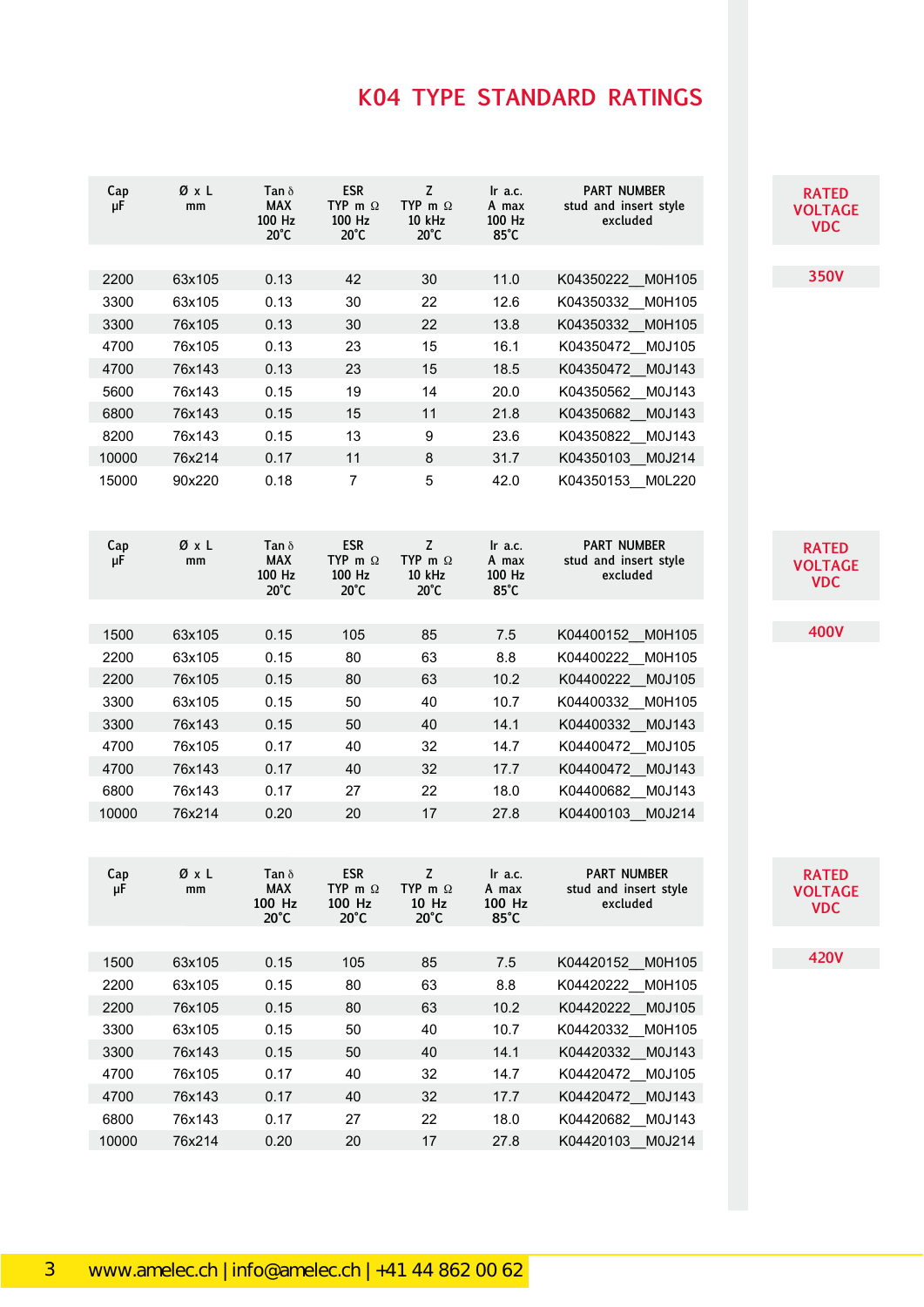## **K04 TYPE STANDARD RATINGS**

| Cap<br>μF | ØχL<br>mm | Tan $\delta$<br><b>MAX</b><br>100 Hz<br>$20^{\circ}$ C | <b>ESR</b><br>TYP m $\Omega$<br>100 Hz<br>$20^{\circ}$ C | z<br>TYP m $\Omega$<br>10 Hz<br>$20^{\circ}$ C | $\ln$ a.c.<br>A max<br>100 Hz<br>$85^{\circ}$ C | <b>PART NUMBER</b><br>stud and insert style<br>excluded |
|-----------|-----------|--------------------------------------------------------|----------------------------------------------------------|------------------------------------------------|-------------------------------------------------|---------------------------------------------------------|
|           |           |                                                        |                                                          |                                                |                                                 |                                                         |
| 1500      | 63x105    | 0.15                                                   | 105                                                      | 85                                             | 7.5                                             | K04450152<br>M0H105                                     |
| 2200      | 63x105    | 0.15                                                   | 80                                                       | 63                                             | 8.8                                             | K04450222 M0H105                                        |
| 2200      | 76x105    | 0.15                                                   | 80                                                       | 63                                             | 10.2                                            | K04450222<br>M0J105                                     |
| 3300      | 63x105    | 0.15                                                   | 50                                                       | 40                                             | 10.7                                            | K04450332 M0H105                                        |
| 3300      | 76x143    | 0.15                                                   | 50                                                       | 40                                             | 14.1                                            | K04450332 M0J143                                        |
| 4700      | 76x105    | 0.17                                                   | 40                                                       | 32                                             | 14.7                                            | K04450472 M0J105                                        |
| 4700      | 76x143    | 0.17                                                   | 40                                                       | 32                                             | 17.7                                            | K04450472 M0J143                                        |
| 6800      | 76x143    | 0.17                                                   | 27                                                       | 22                                             | 18.0                                            | K04450682 M0J143                                        |
| 10000     | 76x214    | 0.20                                                   | 20                                                       | 17                                             | 27.8                                            | K04450103 M0J214                                        |
| 12000     | 90x220    | 0.20                                                   | 15                                                       | 11                                             | 34.5                                            | K04450123 M0L220                                        |
| Cap<br>μF | ØxL<br>mm | Tan $\delta$<br><b>MAX</b><br>100 Hz<br>$20^{\circ}$ C | <b>ESR</b><br>TYP m $\Omega$<br>100 Hz<br>$20^{\circ}$ C | Z<br>TYP m $\Omega$<br>10 Hz<br>$20^{\circ}$ C | Ir a.c.<br>A max<br>100 Hz<br>85°C              | <b>PART NUMBER</b><br>stud and insert style<br>excluded |
|           |           |                                                        |                                                          |                                                |                                                 |                                                         |
| 1500      | 63x105    | 0.15                                                   | 95                                                       | 76                                             | 7.7                                             | K04500152<br>M0H105                                     |
| 2200      | 63x105    | 0.15                                                   | 65                                                       | 55                                             | 8.9                                             | K04500222<br>M0H105                                     |
| 2200      | 76x105    | 0.15                                                   | 65                                                       | 55                                             | 10.0                                            | K04500222 M0J105                                        |
| 2200      | 76x143    | 0.15                                                   | 65                                                       | 55                                             | 11.4                                            | K04500222 M0J143                                        |
| 3300      | 76x143    | 0.15                                                   | 40                                                       | 39                                             | 13.9                                            | K04500332 M0J143                                        |
| 3900      | 76x143    | 0.17                                                   | 38                                                       | 34                                             | 14.7                                            | K04500392 M0J143                                        |
| 4700      | 76x143    | 0.17                                                   | 33                                                       | 33                                             | 16.1                                            | K04500472 M0J143                                        |
| 5600      | 76x143    | 0.17                                                   | 30                                                       | 26                                             | 17.5                                            | K04500562 M0J143                                        |
| 6800      | 76x214    | 0.17                                                   | 27                                                       | 22                                             | 23.0                                            | K04500682 M0J214                                        |
| 10000     | 90x220    | 0.20                                                   | 20                                                       | 17                                             | 30.4                                            | K04500103 M0L220                                        |
| Cap<br>μF | ØχL<br>mm | Tan $\delta$<br><b>MAX</b><br>100 Hz<br>$20^{\circ}$ C | <b>ESR</b><br>TYP m $\Omega$<br>100 Hz<br>$20^{\circ}$ C | z<br>TYP m $\Omega$<br>10 Hz<br>$20^{\circ}$ C | Ir a.c.<br>A max<br>100 Hz<br>$85^{\circ}$ C    | <b>PART NUMBER</b><br>stud and insert style<br>excluded |
|           |           |                                                        |                                                          |                                                |                                                 |                                                         |
| 1500      | 63x105    | 0.19                                                   | 109                                                      | 88                                             | 6.5                                             | K04550152 M0H105                                        |
| 1800      | 76x105    | 0.19                                                   | 99                                                       | 80                                             | 7.6                                             | K04550182 M0J105                                        |
| 2200      | 76x143    | 0.19                                                   | 81                                                       | 70                                             | 9.5                                             | K04550222 M0J143                                        |
| 3300      | 76x143    | 0.20                                                   | 59                                                       | 49                                             | 10.2                                            | K04550332 M0J143                                        |
| 4700      | 76x214    | 0.20                                                   | 48                                                       | 41                                             | 16.0                                            | K04550472 M0J214                                        |
| 6800      | 90x220    | 0.21                                                   | 34                                                       | 28                                             | 18.1                                            | K04550682 M0L220                                        |
|           |           |                                                        |                                                          |                                                |                                                 |                                                         |

47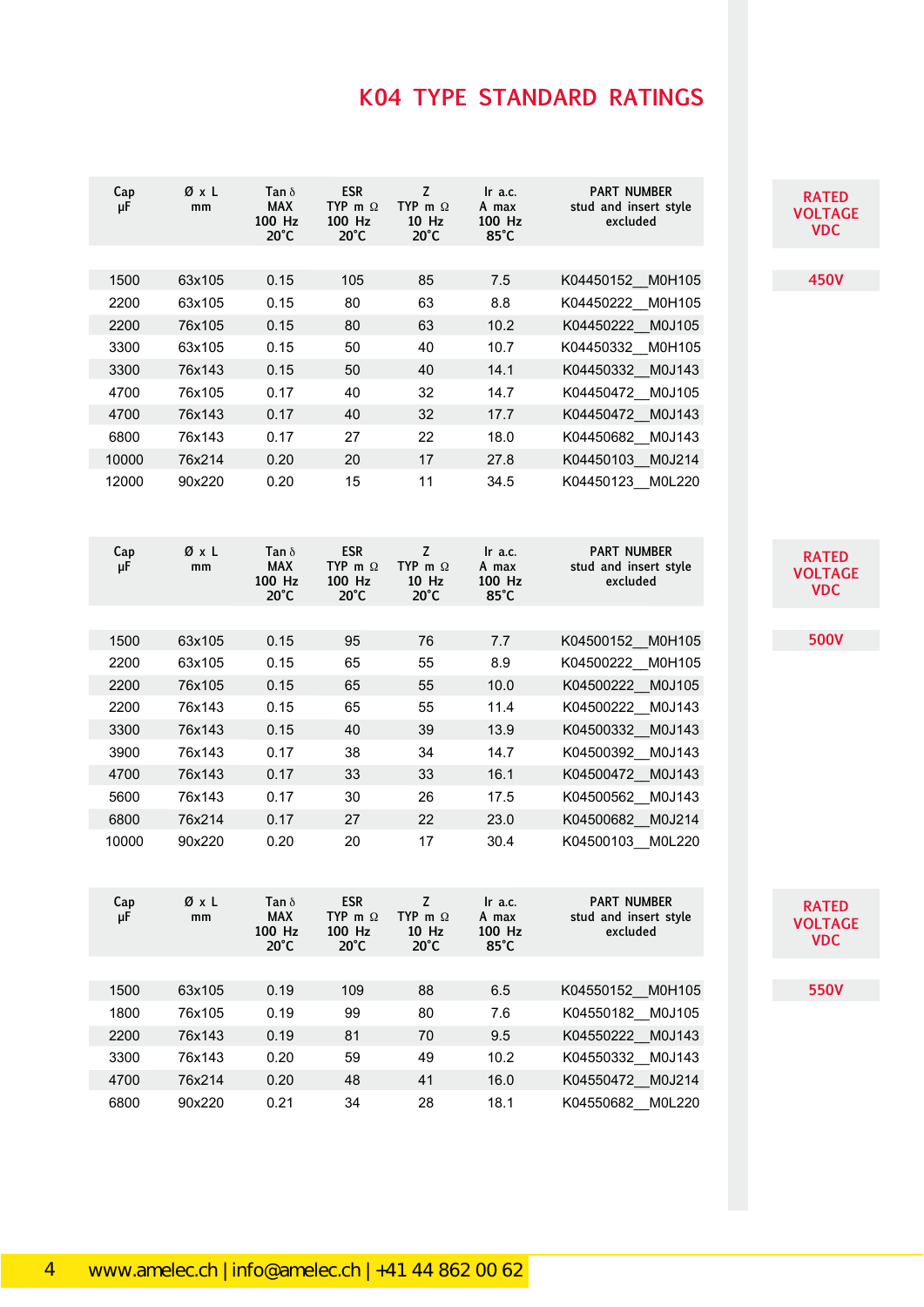## **K04 TYPE STANDARD RATINGS**

| <b>RATED</b> |
|--------------|
| VOLTAGE      |
| VDC          |

**600V**

| Cap<br>μF | ØxL<br>mm | Tan $\delta$<br><b>MAX</b><br>100 Hz<br>$20^{\circ}$ C | <b>ESR</b><br>TYP m $\Omega$<br>100 Hz<br>$20^{\circ}$ C | Z<br>TYP m $\Omega$<br>$10$ Hz<br>$20^{\circ}$ C | Ir a.c.<br>A max<br>100 Hz<br>$85^{\circ}$ C | <b>PART NUMBER</b><br>termination digit<br>excluded |
|-----------|-----------|--------------------------------------------------------|----------------------------------------------------------|--------------------------------------------------|----------------------------------------------|-----------------------------------------------------|
|           |           |                                                        |                                                          |                                                  |                                              |                                                     |
| 1500      | 63x105    | 0.15                                                   | 71                                                       | 54                                               | 7.9                                          | K04600152 HM0H105                                   |
| 1800      | 76x105    | 0.15                                                   | 61                                                       | 47                                               | 9.5                                          | K04600182 HM0J105                                   |
| 2200      | 76x143    | 0.15                                                   | 48                                                       | 37                                               | 11.9                                         | K04600222 HM0J143                                   |
| 3300      | 76x143    | 0.15                                                   | 36                                                       | 27                                               | 14.1                                         | K04600332 HM0J143                                   |
| 3900      | 90x145    | 0.15                                                   | 28                                                       | 22                                               | 17.3                                         | K04600392 HM0L145                                   |
| 4700      | 76x214    | 0.15                                                   | 21                                                       | 17                                               | 18.7                                         | K04600472 HM0J214                                   |
| 4700      | 90x145    | 0.15                                                   | 23                                                       | 19                                               | 20.1                                         | K04600472 HM0L145                                   |
| 6800      | 90x220    | 0.15                                                   | 16                                                       | 13                                               | 26.9                                         | K04600682 HM0L220                                   |

**PLEASE TO CONTACT OUR TECHNICAL SERVICE FOR MORE INFORMATION OR SPEC-IN ANALYSIS.**